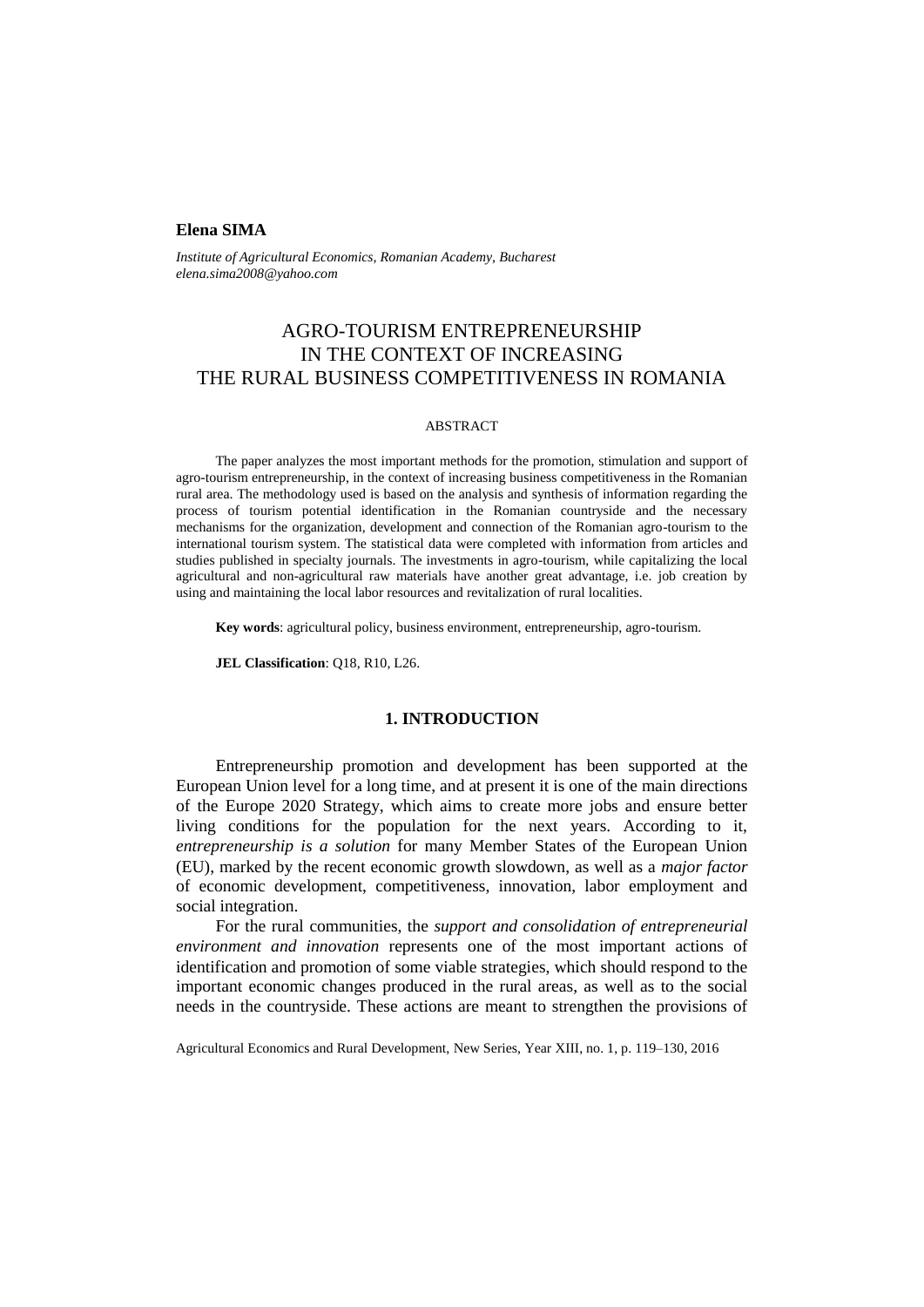| 120 | $\sim$<br>Elena Sima |
|-----|----------------------|
|     |                      |

the Council Regulation no. 1257 of May 17, 1999 regarding the community support to counteract the depopulation of the agricultural areas and to empower the rural areas from the economic and social point of view. This process was going to be achieved through the *development of certain job-creating complementary and alternative activities to farming,* as well as through the multisectoral and integrated approach to the rural economy, in the sense of *diversification of activities*, of creating *additional income and employment sources,* as well as of *rural patrimony preservation*.

The diversification of rural activities means any income gaining activity that does not depend on any agricultural work, but which is linked to the activity on the farm. This refers, among others, to: processing of agricultural products, of wood and wool; production of energy from renewable sources for the market; contracts for renting equipment; rural tourism and agro-tourism; leisure activities developed in the rural area; handicraft as well as other activities with determining role in the increase of business competitiveness in the Romanian rural space.

### **2. STATE OF KNOWLEDGE**

Rural tourism, as a priority sector of the Romanian tourism, comprises the total tourism activities, products and services organized and developed in the rural area by the local population, in close connection with the natural environment and local people's basic activities, which put into value the tourism resources, the cultural heritage, traditions, tourism structures and local products.

Agro-tourism, as important segment of the rural tourism, is organized and developed by the members of an agricultural household and presupposes the combination of the farming activities with tourism services (the tourism activity being secondary to the farming activity), providing for accommodation and food (partially obtained on the household) and tourists' getting involved in the household activities.

The agro-tourist boarding house is a tourist reception structure, with an accommodation capacity of up to 8 rooms (the locators' rooms excluded), functioning on the people's dwellings or in separate buildings, providing for tourists' accommodation and conditions for meals preparation and serving in special equipped places, as well as the possibility of getting involved in the households activities or in handicraft activities. In conformity with the provisions of the current national legislation, i.e. Order no.65/2013, the agro-tourist boarding house must own a land area of minimum 1,000 m<sup>2</sup> (the dwelling area plus the land area around the construction), must have a certain level of comfort and quality of services and to reach a certain quality standard according to the boarding house rating (minimum one daisy). It must also develop at least one activity linked to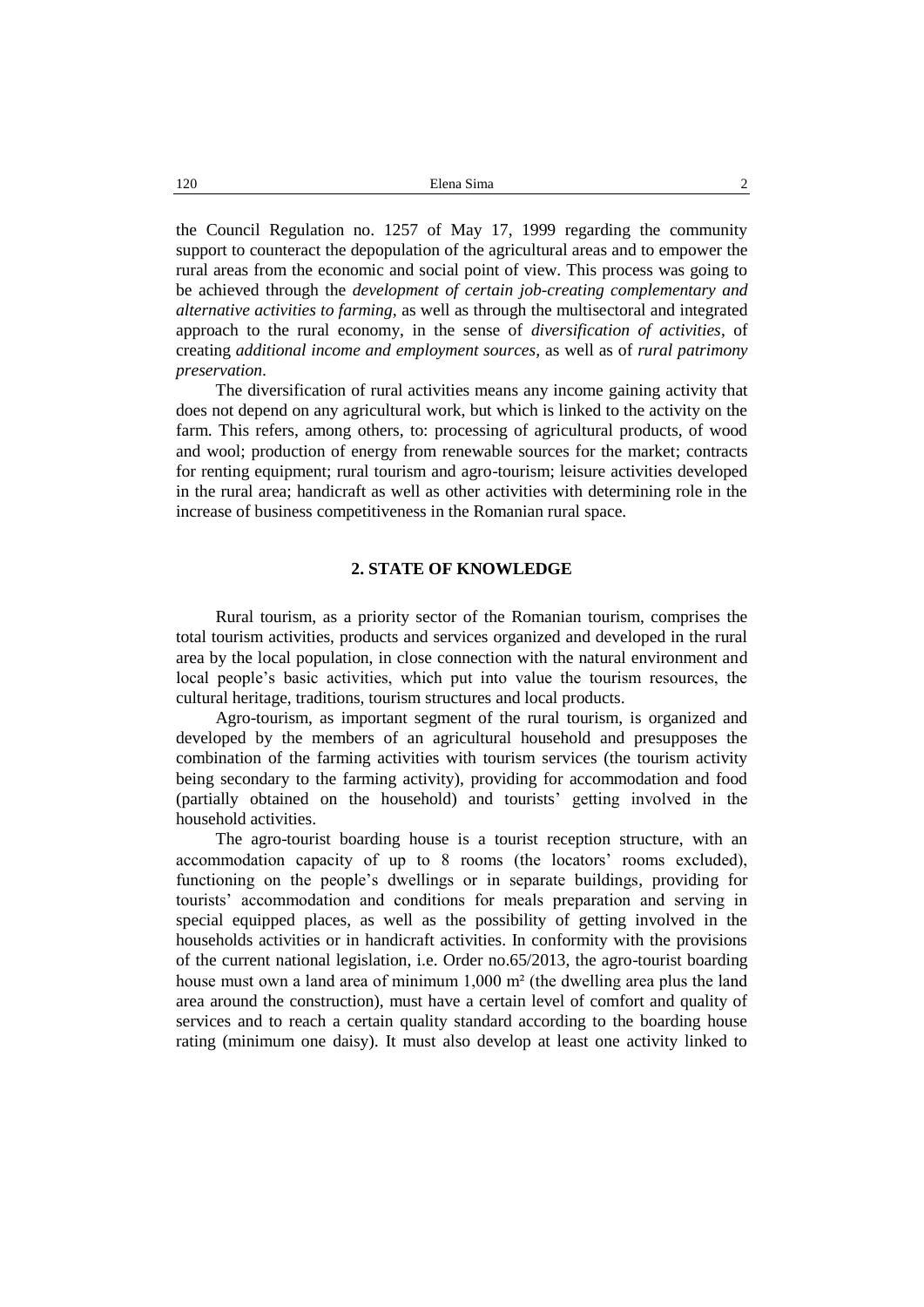agriculture, animal raising, growing different types of crops, fruit-tree orchards, etc.

The rural tourism and agro-tourism are alternative income gaining activities, providing opportunities for rural area development and economic and social competitiveness increase. The development of these activities largely depends on the existence and quality of tourist boarding houses, as well as on the tourism attractions (of folklore and ethnographic, historical and religious and gastronomic nature) and on the farming activities practiced on the household.

In the present context of the Romanian rural economy, the entrepreneurship in agro-tourism, as significant factor of rural development, has a three-fold relevance:

3antidote to the subsistence agricultural production structures;

3appanage of the pluriactivity economic phenomenon;

3promoting the foundation of a rural society whose socio-economic basis is represented by the middle class.

The idea of starting a business in agro-tourism must respond to the consumers' needs; fill a gap on the market; have funding programs from the state budget; create facilities to support the young people in the rural area.

# **3. MATERIAL AND METHOD**

The paper contains an analysis and synthesis of the information regarding the development of non-agricultural activities of agro-tourism type, meant to put into value both the natural potential and the local traditions. The methodology used is based on the inventory of the main modalities to promote and stimulate the entrepreneurial culture in the Romanian agro-tourism, supported by the agricultural and rural development policy. The statistical data were completed with information from articles and studies published in specialty journals, as well as from reports and governmental and non-governmental documents.

## **4. RESULTS AND DISCUSSIONS**

In Romania, rural tourism started to operate after the year 1989, when premises were created for a rural life compatible with the EU and world requirements, providing for this tourism alternative, but mainly after 1993, by Romania's becoming a member of the European Federation of Rural Tourism (EUROGÎTES), when the rich natural potential of the country was highlighted.

Romania's transition to the market economy implied deep and long-lasting changes in the organization and functioning of the rural space. The enforcement of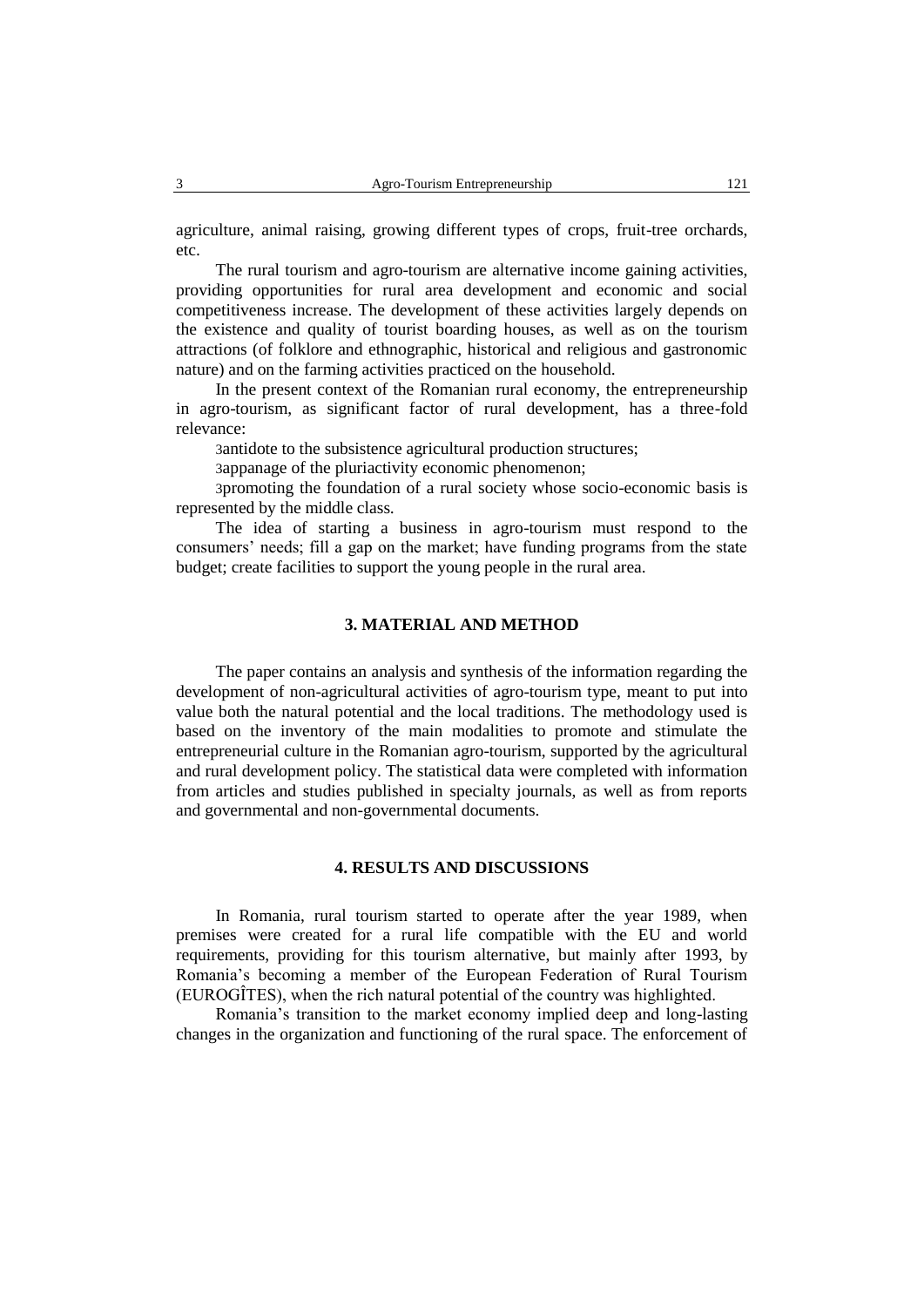Environment Law (no. 137/1995) and of Law on the protected areas and green spaces (no. 5/2000) provided solutions to the environmental problems and the protected areas started to get established, together with the development of local communities through national and international programs; after the year 2000 the national program for sustainable regional development certifies the tendencies of this process to go into a right direction.

The first signs of encouraging the tourism were seen in the year 1994, after the creation of the legal framework on the development of mountain areas, of the Danube Delta and the Black Sea Coast, when facilities were created for power supply, edible water and sewerage systems and tax exemption for a 10-year period for the households (with 3–20 rooms) that began such an activity, but mainly through the creation of certain organizations to guide and coordinate the network of farms included in the rural tourism system, such as:

– The Romanian Federation for Mountain Development (1990), promoting support under any form to the mountain dwellers, including the organization and development of agro-tourism;

– The Romanian Agro-tourism Agency (1995), aiming at agro-tourism connection to the international tourism system;

– The National Association for Rural, Ecological and Cultural Tourism in Romania – ANTREC (1994), member of the European Federation of Rural Tourism (EUROGÎTES).

ANTREC comprises 32 county branches and at present it is the most important association in this field that reached most of its proposed goals/objectives since its establishment:

– identification and promotion of the tourism potential in the rural area;

– professional training of the tourism agencies and households (ANTREC members), organization of workshops, of short- and long-term internships, experience exchanges between the ANTREC members and similar organizations in the country and abroad;

– dissemination of information on the rural tourism activity to the whole ANTREC network and to all the institutions that could be directly or indirectly involved in rural tourism promotion and development;

– organization of publicity campaigns for the certified agro-tourism farms and boarding houses, with daisy/star rating, contact with the mass-media, participation in fairs and exhibitions.

In the year 1996, ANTREC obtained very consistent finance for the creation of the National Network for Reservations and Promotion of the Romanian Rural Tourism through the development of the first PHARE Program for rural tourism in our country. The project envisaged the creation of necessary mechanisms for a computerized system for reservations, to be connected to the European Central of reservations EUROGÎTES. The main localities involved in the development of the project were located in the Carpathian and Sub-Carpathian area, as well as in the Danube Delta (Figure 1).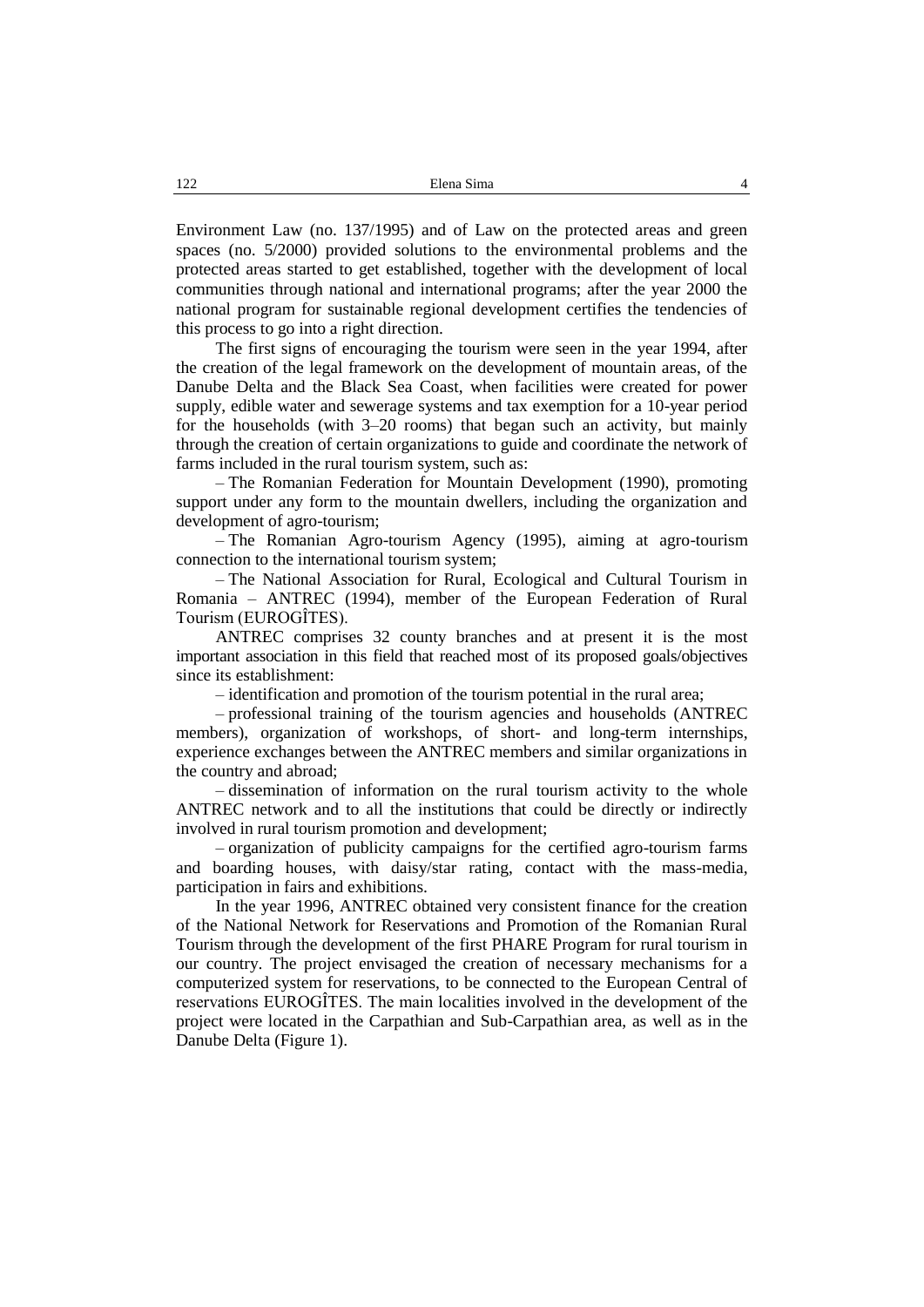

Figure 1. Rural tourism and agro-tourism development in Romania.

Under the project, the villages that complied with the following tourism criteria were taken into consideration and certified:

– unpolluted and picturesque rural landscape;

– cultural traditions (literary, musical, folk art, handicraft, gastronomy, religious habits, etc.);

- various tourism potential;
- accessibility;
- adequate local services;
- good living standard;
- qualified labour force, etc.

The subsequent development of entrepreneurial initiatives in the Romanian agro-tourism took place in the context of the significant increase, both in quantitative and qualitative terms, of the accommodation units in the rural area, due to the individual investors and funding through the pre-accession and postaccession governmental programs – SAPARD and NRDP 2007–2013 (Table 1).

Entrepreneurship stimulation in the Romanian agro-tourism sector continues under NRDP 2014–2020. Thus, since July 15, 2015, the Funding Agency for Agricultural Investments has provided funding opportunities through: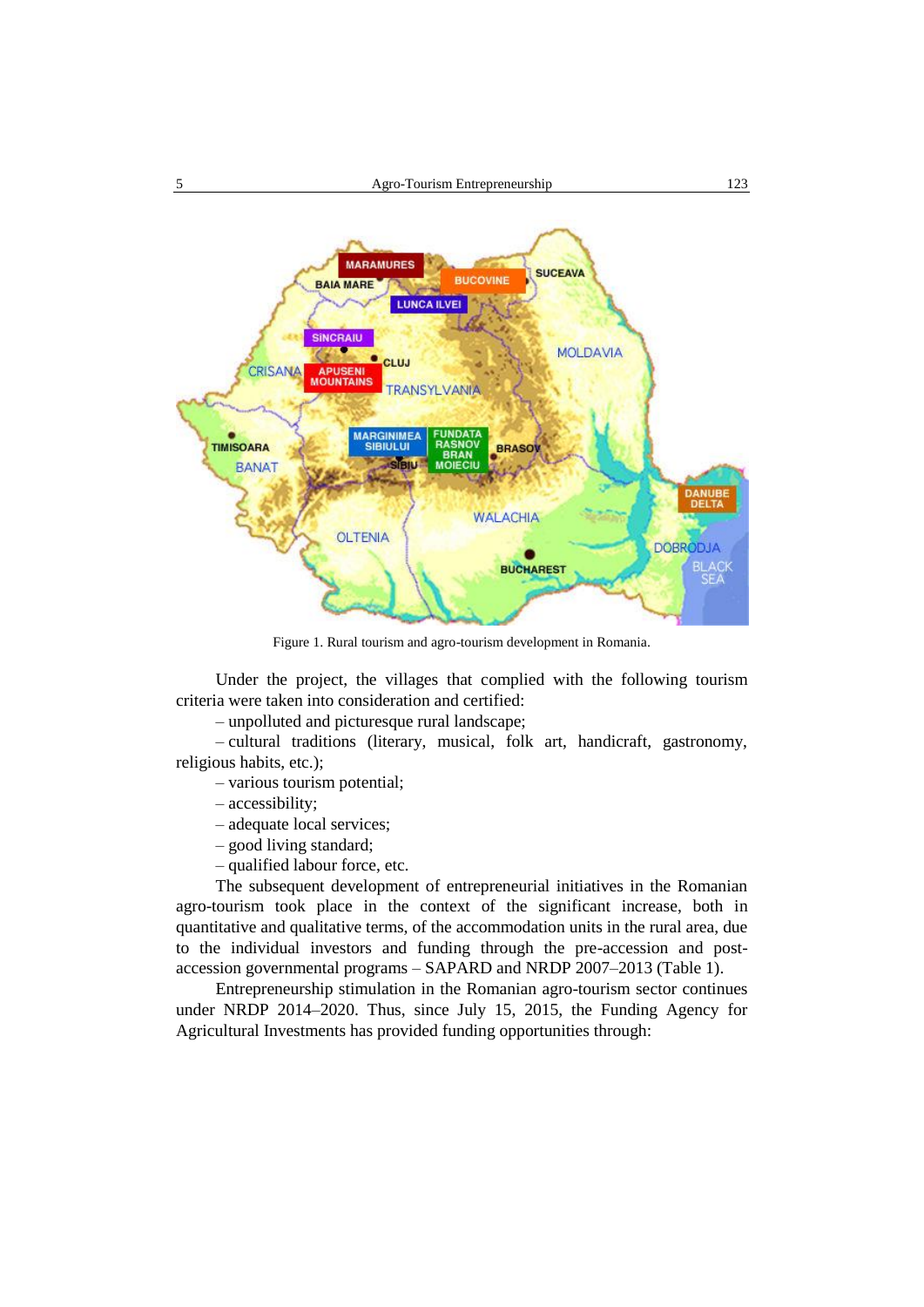| - 24<br>---<br>$ -$ | $  -$ |  |
|---------------------|-------|--|
|                     |       |  |

– Sub-measure 6.2. Support for the creation of non-agricultural activities in the rural areas; the total available funds in the year 2015 were 44,164,707 euros; – Sub-measure 6.4 Investments in the creation and development of nonagricultural activities; the total available funds in the year 2015 were 57,214,935 euro.

#### *Table 1*

#### Evolution of the number of Romanian tourist and agro-tourist boarding houses, in the period 2011–2013

|                 | Indicators               | Measure unit   | 2011    | 2012    | 2013    |
|-----------------|--------------------------|----------------|---------|---------|---------|
| Total,          | Establishments tourists' | Number         | 5,003   | 5,821   | 6,009   |
| out of which    | reception                |                |         |         |         |
|                 | Existing accommodation   | Number of beds | 278,503 | 301,109 | 305,707 |
|                 | capacity                 |                |         |         |         |
| Tourist         | Establishments tourists' | Number         | 1.050   | 1,247   | 1,335   |
| boarding houses | reception                |                |         |         |         |
|                 | Existing accommodation   | Number of beds | 20,499  | 25,019  | 27,325  |
|                 | capacity                 |                |         |         |         |
| Agro-tourist    | Establishments tourists' | Number         | 1,210   | 1,569   | 1,598   |
| boarding houses | reception                |                |         |         |         |
|                 | Existing accommodation   | Number of beds | 20,683  | 27,453  | 28,775  |
|                 | capacity                 |                |         |         |         |

*Source*: Romania's Tourism. Statistical Briefs 2014, NIS

These aim at:

– stimulating the business environment in the rural areas through the increase of the number of micro- and small enterprises in the non-agricultural sector and in the sector of services;

– increasing the number of non-agricultural activities in the rural areas by encouraging the maintenance and development of traditional crafts;

– developing the present non-agricultural activities;

– creating jobs in the rural area;

– reducing the differences between the rural and urban areas by non-agricultural practices in order to increase the incomes and occupational alternatives.

Depending on the organization forms, the categories of eligible applicants under these sub-measures are the following:

– authorized natural person (ANP), established on the basis of Government's Emergency Ordinance (GEO) no. 44/16 April 2008, with its subsequent modifications and completions;

– individual enterprise (IE), established on the basis of GEO no. 44/16 April 2008 with its subsequent modifications and completions;

– family enterprise (FE), established on the basis of GEO no. 44/16 April 2008 with its subsequent modifications and completions;

– general partnership (GP), established on the basis of Law no. 31/1990, with its subsequent modifications and completions;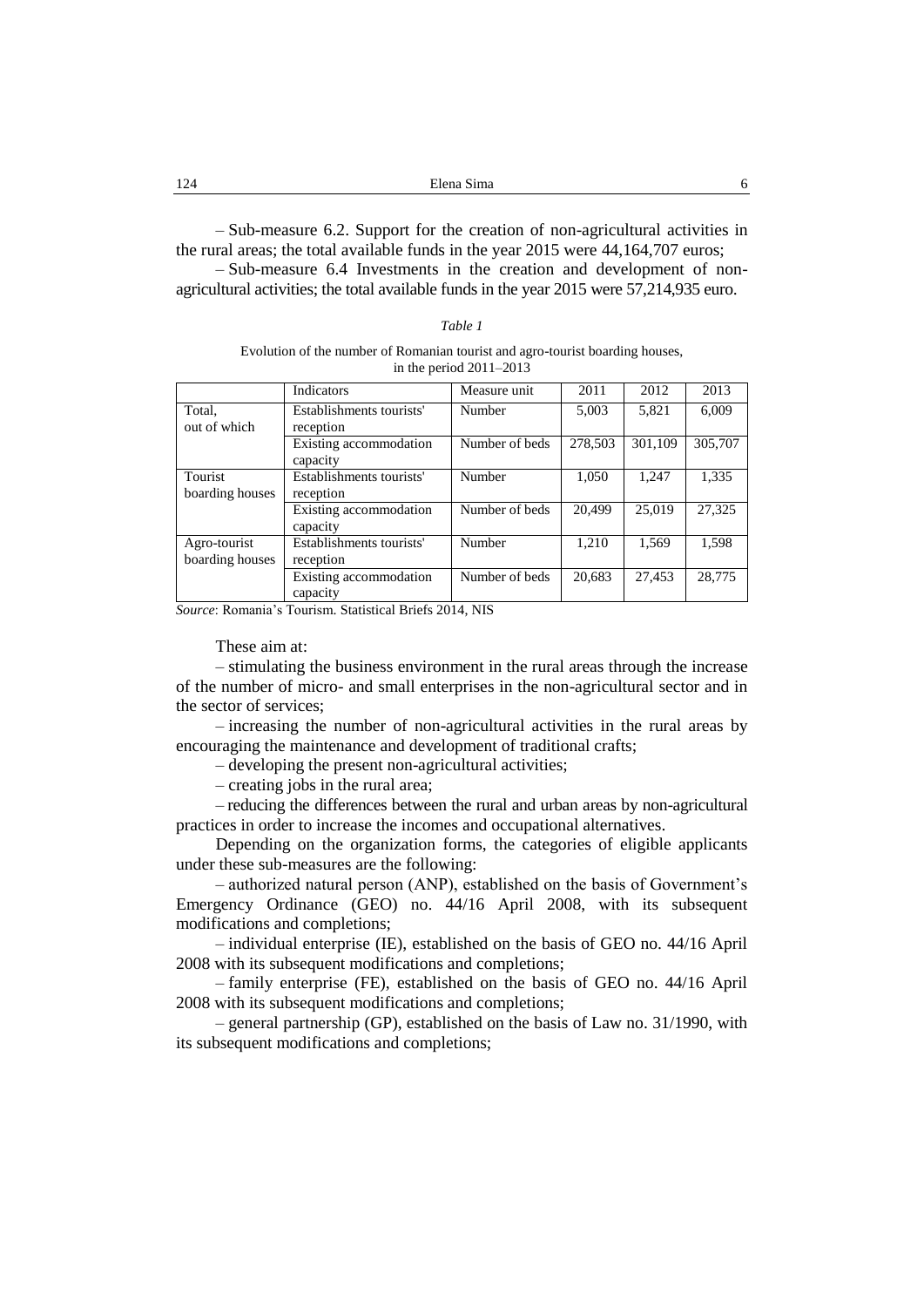– limited partnership (LP), established on the basis of Law no. 31/1990, with its subsequent modifications and completions;

– joint stock company (JSC), established on the basis of Law no. 31/1990, with its subsequent modifications and completions;

– joint stock limited partnership (JSLP), established on the basis of Law no. 31/1990, with its subsequent modifications and completions;

– limited liability company (LLC), established on the basis of Law no. 31/1990, with its subsequent modifications and completions;

– commercial company with private capital, established on the basis of Law no. 15/1990, with its subsequent modifications and completions;

– agricultural company (association), established on the basis of Law no. 36/1991, with its subsequent modifications and completions;

– agricultural cooperative enterprise of first degree and the crafts and consumer cooperatives of first degree, established on the basis of Law no. 1/2005, which have the objective of creating non-agricultural activities stipulated in their establishment document;

– agricultural cooperative of first degree, established on the basis of Law no. 566/2004) for the operation and management of agricultural land and livestock;

veterinary surgeon with the free practice right, organized and operating in an individual veterinary clinic (IVC) in conformity with Law 160/1998 for the organization and practice of the veterinary surgeon activity;

– human physician with the free practice right, organized and operating in an individual healthcare clinic (IHC) in conformity with Government's Ordinance no 124/1998 on the organization and operation of individual healthcare clinics.

An enterprise cannot be considered as a micro- or small enterprise if at least 25% of its share capital or of its voting rights are controlled, directly or indirectly, on a joint or individual basis, by one or more public bodies in conformity with art. 45 of Law no. 346/2004.

*Sub-measure 6.2 Support for the creation of non-agricultural activities in the rural areas*. The farmers have the possibility to diversify their activity by starting up a non-agricultural activity, while the entrepreneurs who have already developed a non-agricultural activity in the rural area have the possibility to initiate another non-agricultural activity, which should not be complementary to the already existing one.

The finance is also for new business start-up in the rural areas by the entrepreneurs who have had no business so far.

The financial support is granted under lump sum form on the basis of a business plan.

The funding value is 50,000 euro/project, with the possibility of increasing the support up to 70,000 euro/project in the case of production activities, healthcare services, sanitary-veterinary services and agro-tourism activities (*boarding houses*).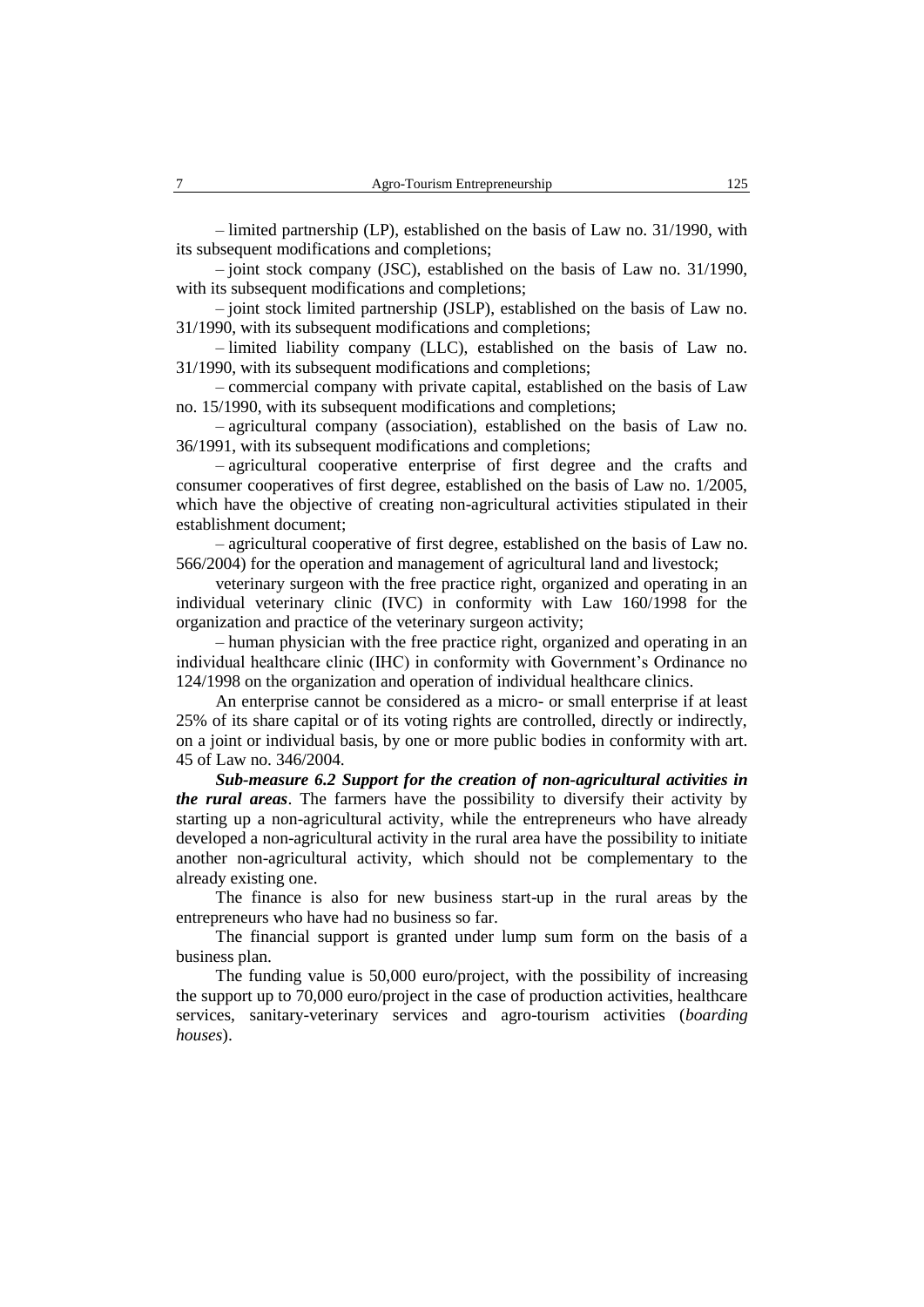The projects are selected on the basis of the following criteria and scores:

– diversification of the agricultural activities towards non-agricultural activities with maximum 15 scores;

– priority sectors: textiles and leather works, creative and cultural industries, crafts, IT, *agro-tourism*, services for the population in the rural area with maximum 40 scores;

– the tourism potential of the zone with maximum 20 scores;

– marketed production or provided activities accounting for over 30% of the value of the first trance with maximum 25 scores.

*The stimulation of tourism activities,* prioritizing the agro-tourism activities developed in the areas with high tourism potential, with eco-tourism destinations, as well as in the zones with protected natural areas, is enabled by:

– projects having in view investments in agro-tourism (agro-tourism boarding houses and/or leisure services) in the zones with high tourism potential;

– projects that include tourism leisure activities that will be developed in the areas with eco-tourism destinations;

– projects that include tourism leisure activities that will be developed in the zones with protected natural areas.

Those projects will be approved that are developed in the areas with high tourism potential, yet insufficiently developed from the tourism point of view, in conformity with the Emergency Ordinance no. 142 of October 28, 2008 approving the National Territory Settlement Plan, Section VIII – zones with tourism resources, with subsequent modifications and completions, as well as the methodology of assigning total scores in tourism potential development (final evaluation). The total scores assigned must be maximum 20 scores and are calculated according to the investment location (commune), in the localities with a very high or high concentration of resources.

In order to receive aid under Sub-measure 6.2, the applicant should comply with the following conditions:

– to be in the category of eligible beneficiaries;

– to present a Business Plan for the development of non-agricultural activities;

– the objective must fit into at least one of the type of activities supported under Sub-measure 6.2;

– the headquarters and the working point(s) must be located in the rural area, and the activity should be also carried out in the rural area.

The implementation of the Business Plan should start in no more than 9 months from the date of the decision on granting the support.

*Sub-measure 6.4 Investments in the creation and development of nonagricultural activities*. It is addressed to the micro-enterprises and small enterprises in the rural area that create or develop non-agricultural activities in the rural areas, as well as for the development of already existing non-agricultural activities. The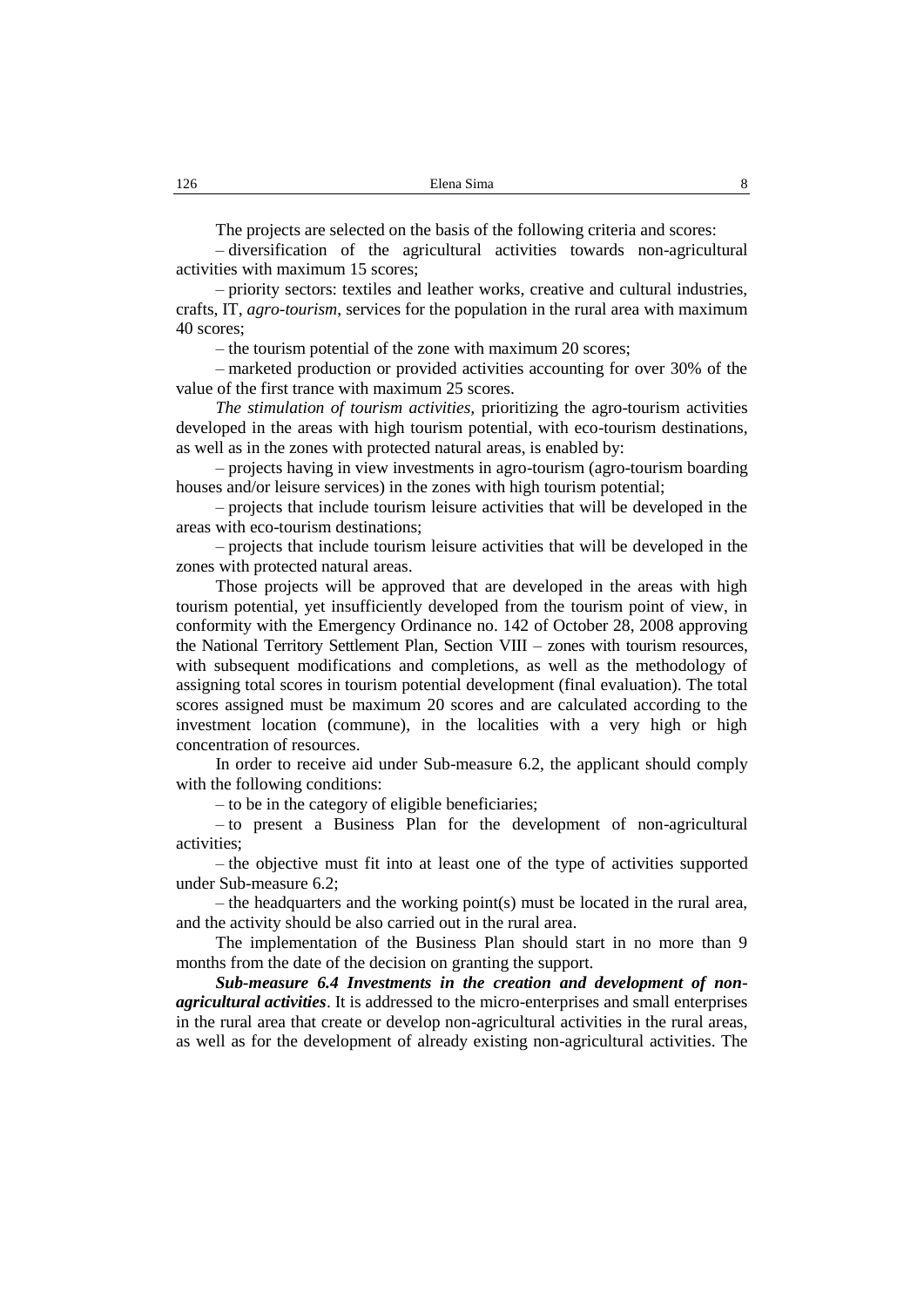farmers or the members of the agricultural households who wish to diversify their activities by developing non-agricultural activities are also targeted.

The investments for the production and marketing of non-agricultural products target the following sectors:

– textiles, clothes, leather products, paper and cardboard items;

– processing of wood products;

– metallic constructions, manufacturing of machinery and equipment;

– electric, electronic products, etc.

The investments for the crafts activities target the handicraft works and traditional non-agricultural activities, such as: pottery, embroidery, manual processing of iron, wool and wood.

The investments for the provision of services refer to:

– healthcare, social services, sanitary-veterinary services (also including the healthcare services supplied by the individual health clinics, veterinary clinics);

– repair services for cars, tools, household appliances;

– consultancy, accounting, juridical, audit services;

– information technology services and informatics services;

– technical, administrative services, etc.

The investments for fuel production from biomass (manufacturing of pellets and briquettes) are made for commercialization purposes.

The investments for infrastructure on the tourist reception units are of agrotourism type (only agro-boarding houses) and are completed by investments in leisure activities.

The characteristics of Sub-measures 6.2 and 6.4 providing support to nonagricultural business development in the rural area are summarized in Table 2.

| able |  |
|------|--|
|      |  |

Characteristics of sub-measures stimulating the non-agricultural activities in the rural areas

| Analyzed criteria | $sM$ 6.2                                                  | $sM$ 6.4                                                                                                       |
|-------------------|-----------------------------------------------------------|----------------------------------------------------------------------------------------------------------------|
| Applicant         | APP, IE, FE, LLC, JSC, etc.;<br>Micro-, small enterprises | ANP, IE, FE, LLC, JSC, etc.;<br>Micro-, small enterprises and<br>IHC, IVC for investments and<br>modernization |
| Activity          | Establishment of new non-<br>agricultural activities      | Establishment of new non-<br>agricultural activities and<br>development of existing<br>activities              |
| Finance value     | Max. 70,000 euro                                          | Max. 200,000 euro                                                                                              |
| Payment           | Lump sum in two trances                                   | Advance payment, payment<br>requests                                                                           |
| Project duration  | 5 years                                                   | $2/3$ years                                                                                                    |
| Acquisitions      | Land+building +constructions<br>$+$ goods                 | Constructions +goods                                                                                           |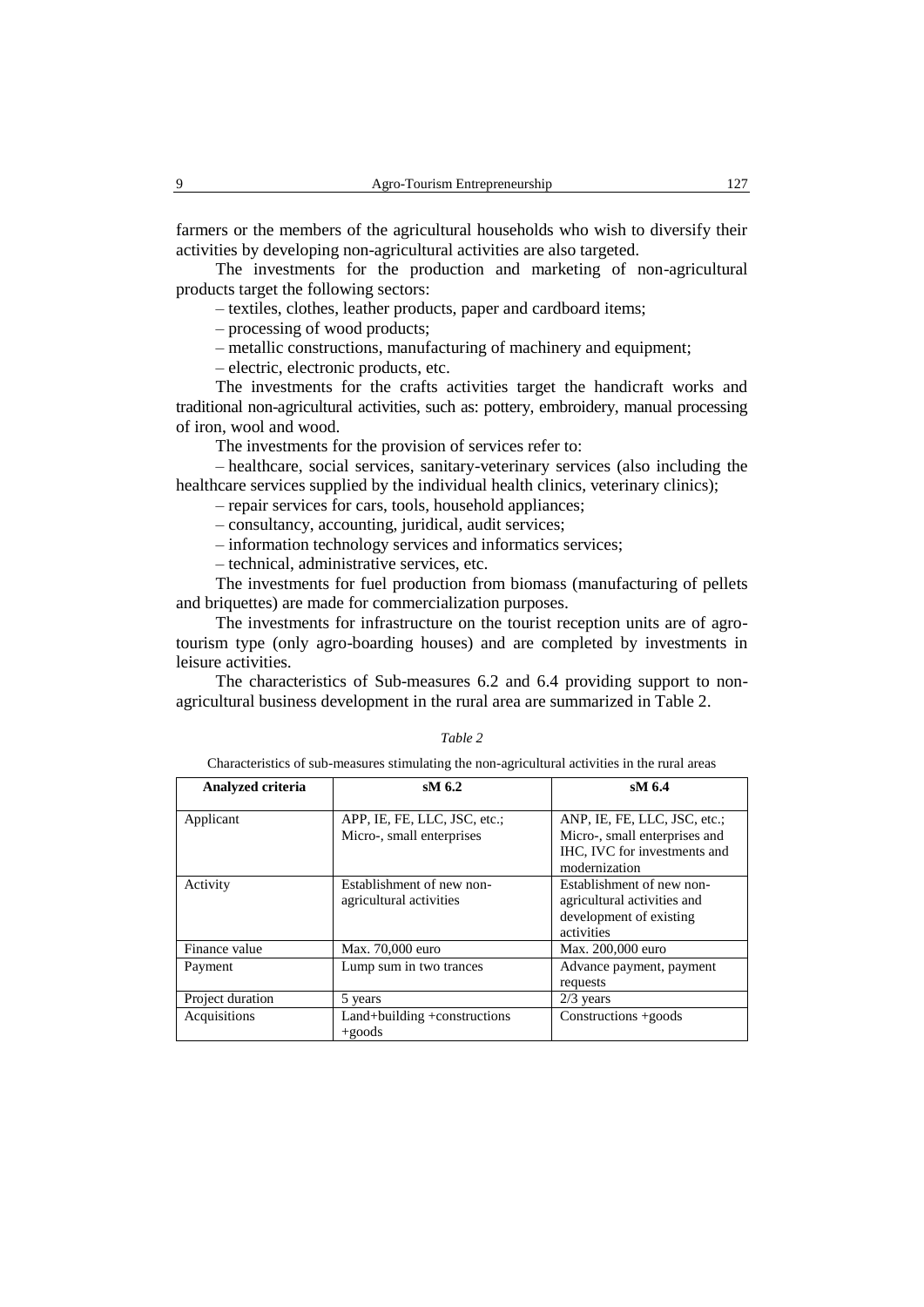*Table 2* (continued)

| Operating expenses<br>(wages, raw materials,<br>consumables, etc.) | YES. | NO, it is <b>not</b> an eligible<br>expense                                                    |
|--------------------------------------------------------------------|------|------------------------------------------------------------------------------------------------|
| Co-financing proof                                                 |      | On contracting: statement of<br>accounts/credit contract                                       |
| Price offer/database/<br>acquisition procedures                    |      | The acquisitions that are found<br>in the database are exempted<br>from acquisition procedures |

*Source*: author's processing based on www.afir.madr.ro data

In recent years, rural tourism and agro-tourism have been economic activities that have significantly developed with the tourists' growing desire to get away from the crowded and polluted cities and to spend their holidays in the rural areas with numerous natural and anthropic resources. For these tourists, rural tourism represents a good alternative to holidays spent on the seashore or in cultural cities and a great opportunity to better know the culture of rural areas and to get closer to the traditional way of life.

The main destinations of the rural tourism and agro-tourism in Romania are:

– Maramureş (Săliştea de Sus, Bogdan Vodă, Săpânţa, etc.),

– Transylvania (Arieşeni, Gârda de Sus, Bistriţa Bârgăului, Băişoara, etc.),

– central part of Romania (counties Braşov – Bran, Moeciu, Râşnov; Covasna; Harghita – Tuşnad, Praid, Sub-Cetate; Sibiu – Sadu, Tălmăcel, etc.),

– the Carpathians and the Curvature Sub-Carpathians (counties Prahova – Poiana Ţapului, Cheia; Argeş – Brăduleţ, Rucăr; Buzău; Dâmboviţa; Vrancea),

– Moldova (county Neamţ – Agapia, Văratec; Suceava – Vatra Moldoviţei),

- Oltenia (counties Dolj; Gorj Tismana; Vâlcea Vaideeni;
- Mehedinţi Ponoarele;
- Hunedoara Haţeg, Bucium, etc.

On the other side, the rural population's migration to towns, the modernization of agriculture, the changes produced by competition increase in the rural world by the enlargement of the community free market are a counterweight to rural tourism development.

As regards the *sustainable development of the Romanian agro-tourism*, the following main aspects must be taken into consideration: environment degradation diminution, conservation of the natural and anthropic resources, ensuring additional incomes for the people from the rural communities with tourism potential, creation of global alliances between several rural localities for the development of a single development policy, the improvement of the general infrastructure, equipment of certain model/pilot farms, boarding houses, tourism households, development of the national reservations system, establishment of local public administrations as promoters of profitable management of the tourism patrimony through the initiation of programs providing support to rural tourism.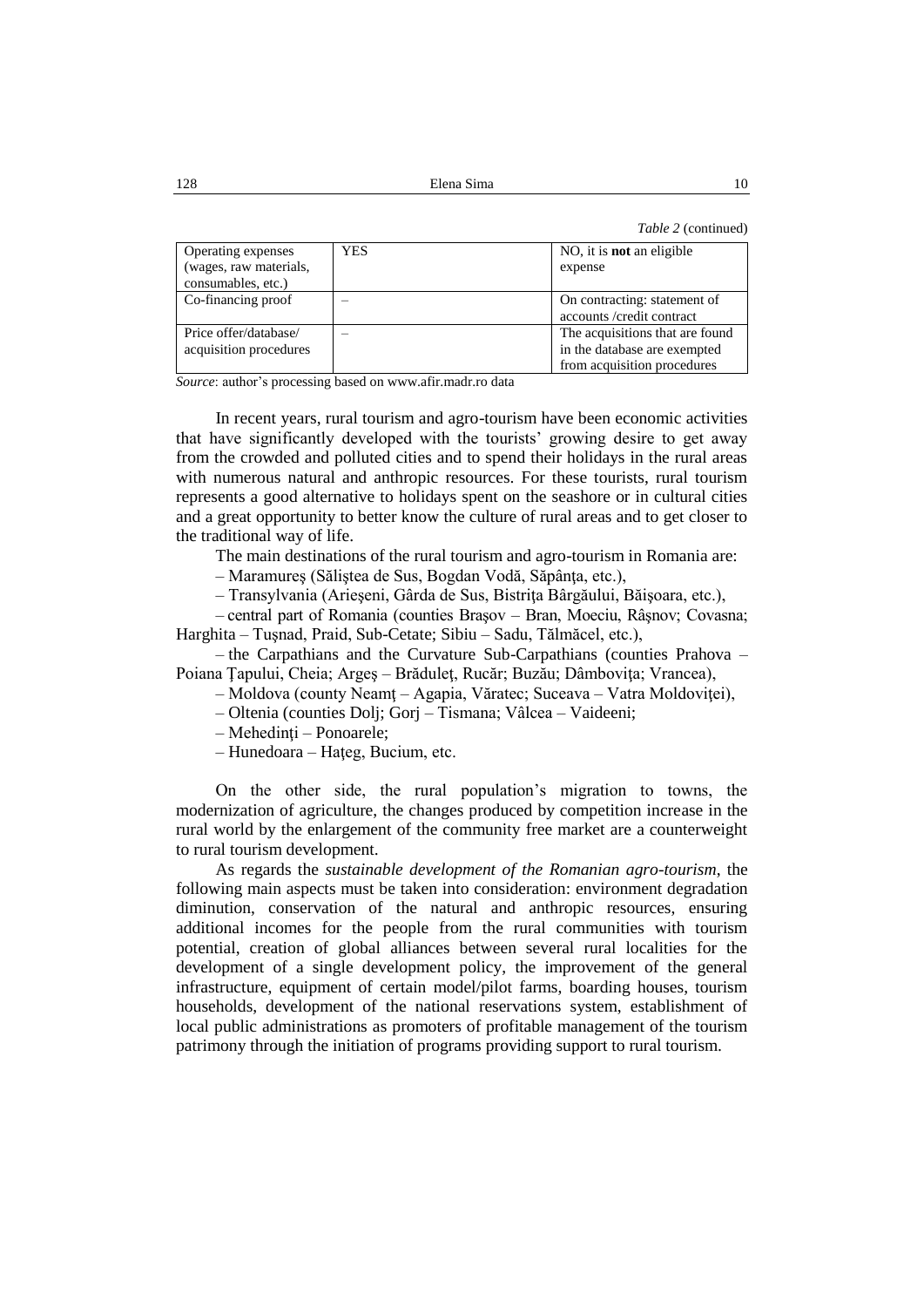In this vision, the Romanian rural tourism needs a complex approach, which should comprise both the proper tourism activity (accommodation, development of tourism programs, provision of other services directly linked to the tourism activity), as well as the agricultural activity for obtaining the products necessary for tourism consumption and their processing on the host-households.

### **5. CONCLUSIONS**

The small-scale business development is well known as the most important source of jobs/ incomes in the rural area, both for the developed and developing economies.

In the specialty literature and in the governmental reports, agro-tourism is defined both as non-agricultural activity organized and developed in close connection to the basic occupation of the rural people linked to crop farming, animal husbandry, crafts and other specific activities, as well as a secondary activity to farming, comprising all the tourism activities, products and services organized and developed in the rural area, mainly by the local population in close connection with the natural environment and the basic activities of the local people, by which the tourism resources, the cultural heritage, the traditions and the local products are put into value.

The development of the entrepreneurial initiatives in agro-tourism takes place in the context marked by the significant increase, both in qualitative and quantitative terms, of the accommodation units in the rural area in recent years, due to individual investors and finance from the governmental pre-accession and postaccession programs (SAPARD, NRDP 2007–2013 and NRDP 2014–2020), as well as of the activities of organizations following the ANTREC model, which support the rural suppliers of tourism services to penetrate the market and help the rural communities to appreciate the importance of tourism and understand what advantages they can get from tourism.

In this context, the rural tourism activities can contribute to the economic recovery of villages, to infrastructure modernization, can attract different investors, if the inhabitants of the rural areas adopt a favorable attitude, which should be received correctly by the tourists who prefer this type of tourism, and if the local authorities are sufficiently involved in the development of this profitable economic activity.

In order to obtain good results in the Romanian agro-tourism activity, the following are necessary:

– Improvement of infrastructure to support the agro-tourism businesses;

– Continuing to reduce bureaucracy with regard to the establishment and operation of agro-tourist boarding houses;